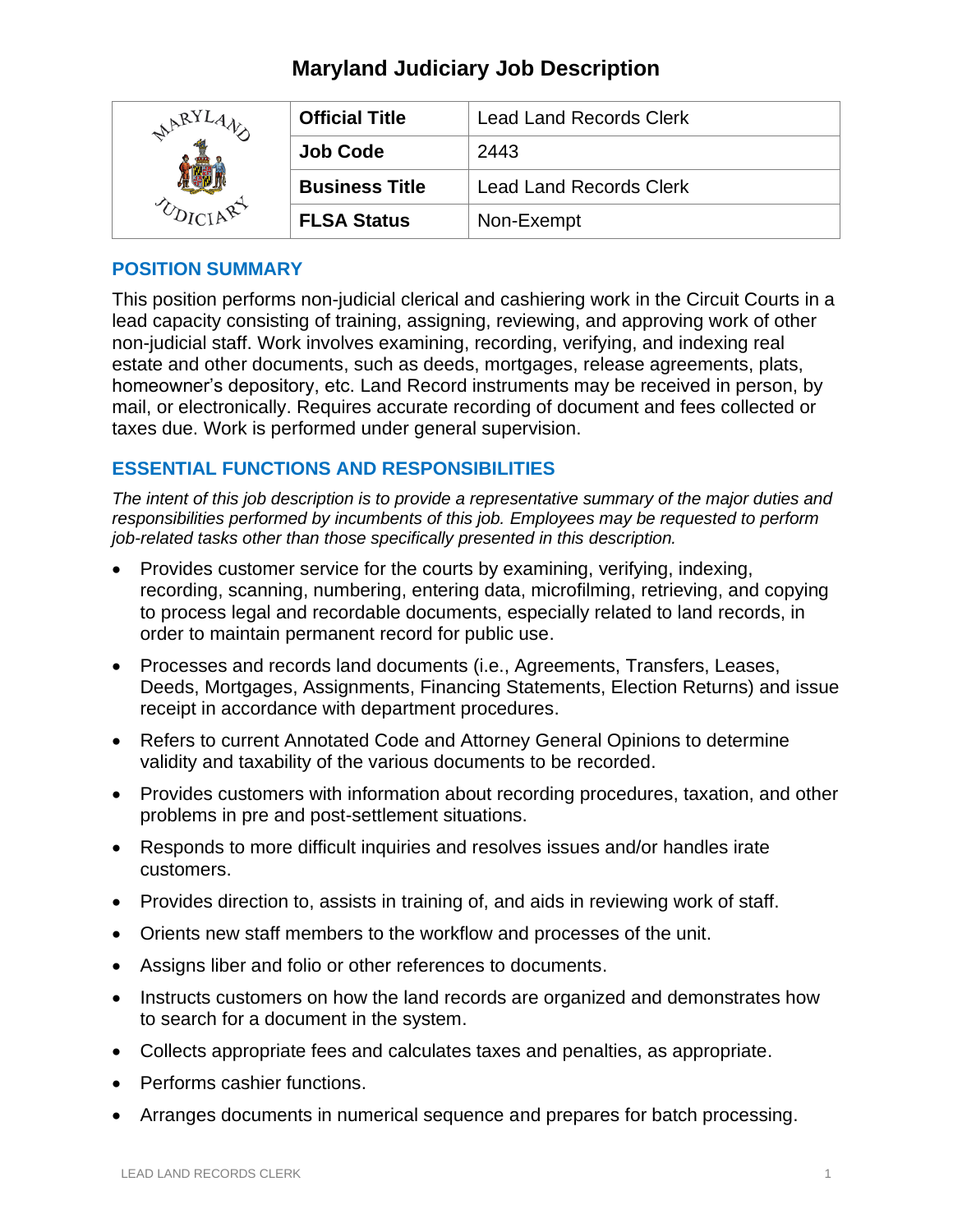# **Maryland Judiciary Job Description**

- Prints batch lists, proofreads for possible errors, and makes corrections, as necessary.
- Maintains all indices for recorded documents, e.g., Federal Tax Liens, Hospital Liens, Notices of Sale, and Plats.
- May assist in the selection of new employees.
- May provide input to supervisor regarding performance assessment of staff.

## **MINIMUM QUALIFICATIONS**

#### **Education and Experience**

- High school diploma (or GED equivalent).
- Three (3) years of work experience, to include one (1) year as a Land Records Clerk, in clerical/cashiering work involving fee collection and recording, verifying, or indexing real estate and other documents.

#### **Note:**

- A Bachelor's Degree may substitute two (2) years of required work experience.
- A Paralegal/Associates Degree or 60 college credits may substitute two (2) years of required work experience.
- A Paralegal Certificate may substitute one (1) year of required work experience.

# **KNOWLEDGE, SKILLS, AND ABILITIES**

#### **Knowledge of:**

- Job related terminology, codes, comments, notations, orders, policies, procedures, rules, regulations, and laws.
- Personal computers and software to include, but not limited to, Microsoft Office Suite.
- Court forms, practices, procedures, protocols, systems, and equipment required to support the specialized work of the assigned unit(s).
- Instrument codes and instrument-specific indexing procedures.

### **Skill in:**

- Applying job-related terminology, codes, policies, procedures, rules, regulations, and laws.
- Examining legal property documents.
- Communicating information effectively.
- Analyzing records, reports, and other business documents and noting details and facts pertinent to this assignment.